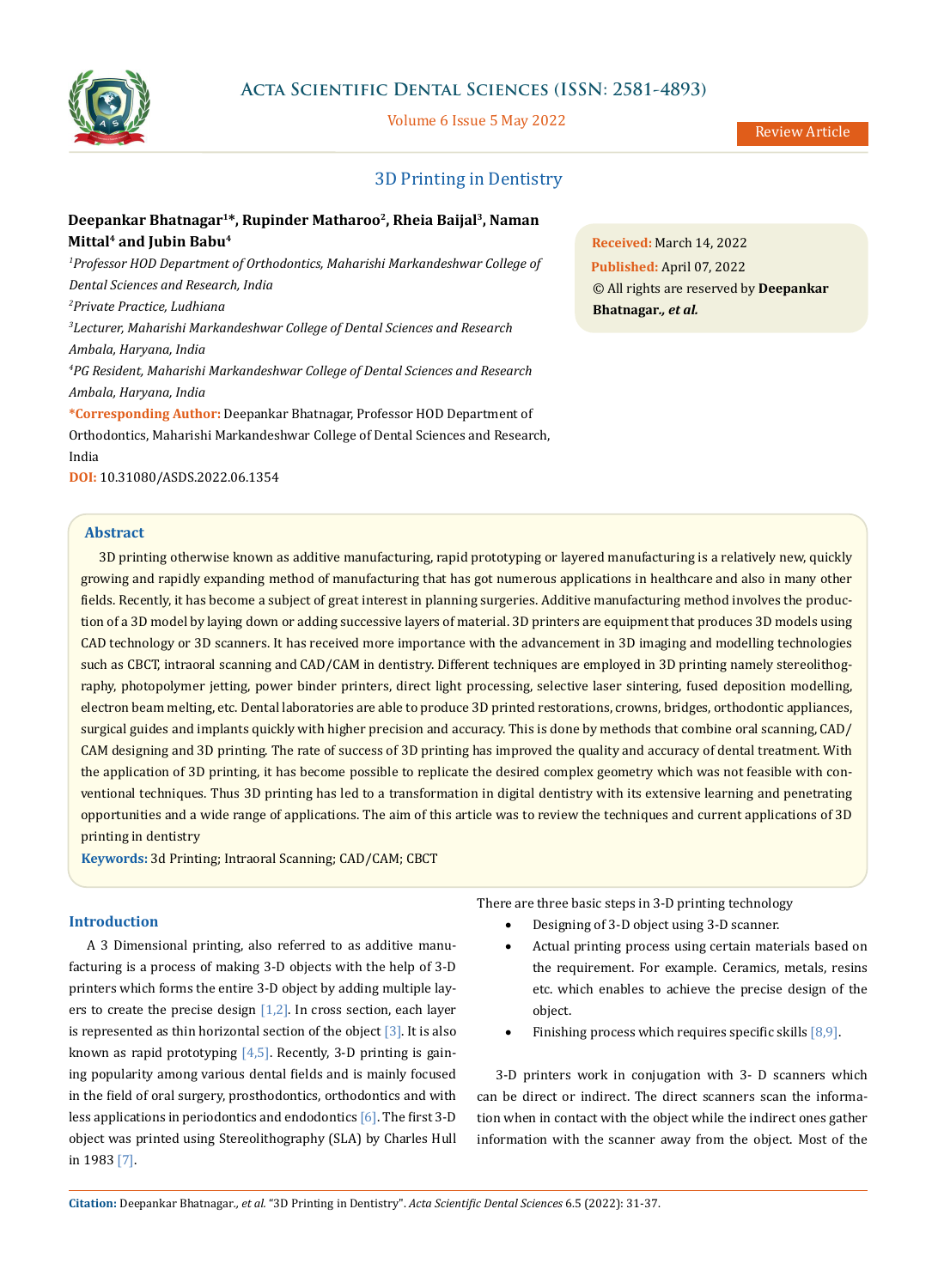dental field scanners use indirect technique. CAD software is used alongwith 3-D scanners for accurate detailing prior to starting of the printing process  $[10]$ .

#### **What is 3-D printing?**

The 3-D printing is the process in which 3-D printers are used to print 3-D models which are more accurate and the models are built by adding multiple layers  $[3,11]$ . 3-D printing is also known as additive manufacturing. The term itself indicates adding multiple layers at a time to create a desired object. The use of 3-D printing is rapidly increasing in both medical as well as dental fields in order to create more accurate models for educational, study and treatment planning purposes [12].

## **History of 3-D printing**

Charles Hull in 1983 for the first time invented 3-D printing known as "Stereolithography" and printed the first 3-D object with it. Hull discovered that the acrylic based photopolymers harden once exposed to UV light. With the help of this he built SLA machine which uses UV laser to build multiple layers to form an object [12]. In dental field, 3-D printing was used for the very first time in 1990s to form dental implants. As the technology developed, 3-D printing was used to form organs as well. In 2012, 3-D printed jaw was made in Holland [12,13].

In Orthodontics, metal rings were used to treat malocclusion in early 1900s. Metal rings were cemented to teeth to support wires for correction of malocclusion but it leads to dental caries as it was difficult to maintain oral hygiene. In 1960s, first brackets were introduced which were made from stainless steel with high strength, less friction, improved salivary flow. To minimize creep deformation, ceramic reinforced, fiberglass reinforced and polycarbonate reinforced brackets were developed [14,15]. Ceramic brackets were used later on.

#### **Types of printers [13]**

- Stereolithography (SLA)
- Selective Laser Sintering (SLS)
- Polyjet Printing
- Fused Deposition Modeling (FDM)
- **Bioprinter**

## **Stereolithography**

SLA uses a UV laser which scans the resin surface and subsequent layers are being laid and laser hardens the material. Thus forming a complete 3-D object.

**Materials used [16]**

# **Poly 1500**

- Properties similar to polypropylene
- Lead time 3 working days
- Impact resistance

#### **Protogen white**

- • Resilient
- Good surface quality
- Good thermal properties

#### **Tusk XC2700T**

- • Transparent
- Suitable for water- resistant prototypes

#### **Tusk XC2700W**

- • White
- Suitable for water- resistant prototypes

#### **Taurus**

- Charcoal black
- Very high elongation at break

#### **Xtreme**

- • High impact strength
- **Excellent surface quality**

#### **Tusk somos solid grey 3000**

High impact resistance

## **PerFORM**

- Strong stiff resin
- High thermal resistance

#### **Selective laser sintering (SLS)**

Selective Laser Sintering sinter powdered material by using laser, binds the material to form a solid object.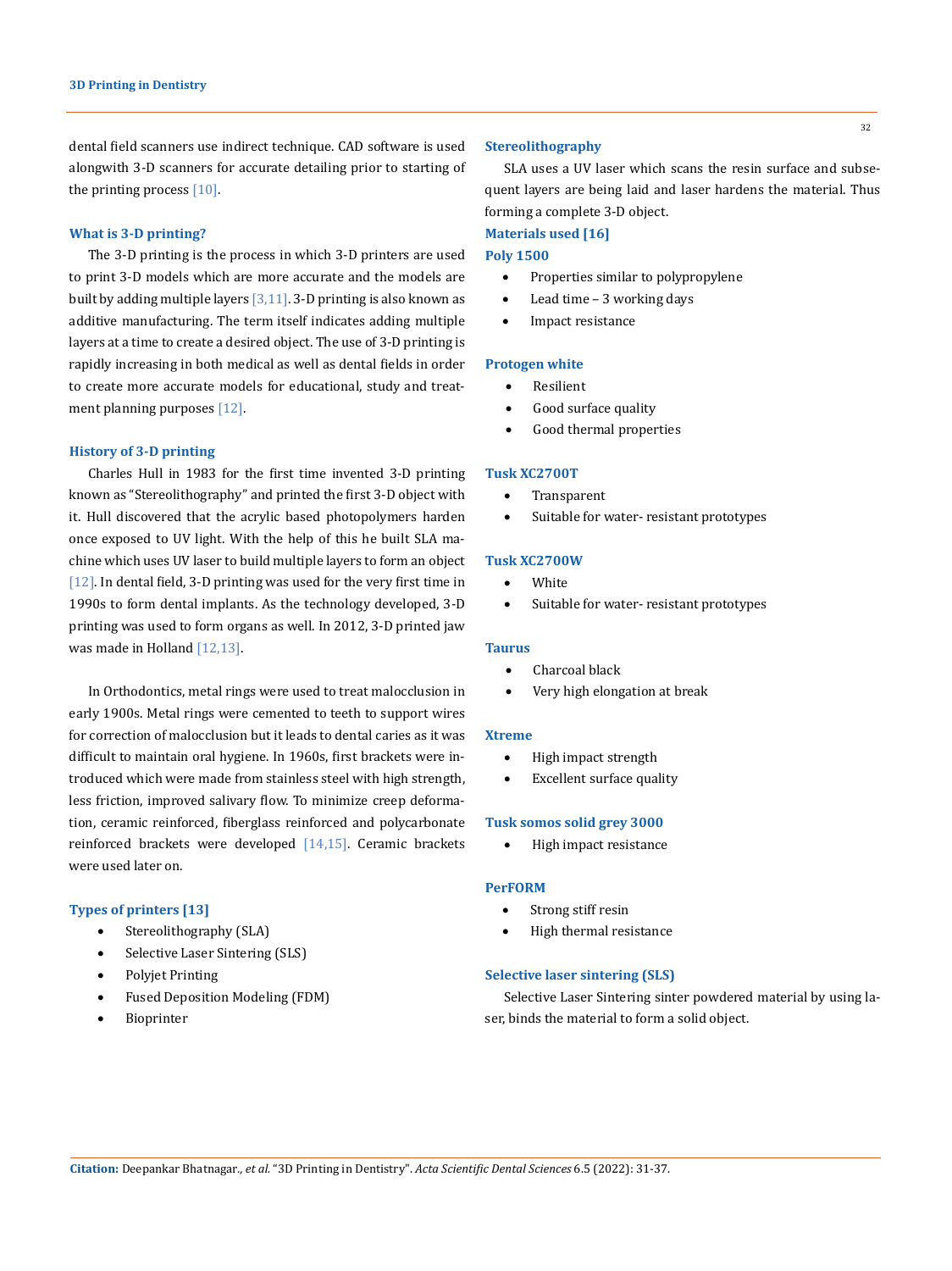Developed by Dr.Carl Deckard and Dr.Joe Beaman at university of Texas at Austin under the sponsorship of DARPA.

Use a high power laser to fuse metal, ceramic or glass powders into a mass to obtain 3-D shape.

## Typically uses a pulsed laser [17].

Materials used: Polyamides (PA), Polystyrenes (PS), thermoplastic elastomers (TPE) and Polyaryletherketones (PAEK).

Polycarbonate is of high interest due to its high toughness and thermal stability [6].

## **Polyjet printing**

Polyjet (Photopolymer jetting) jets a liquid from print head and hardens by UV light. A single layer of photopolymer is being deposited on X-axis and immediately cured by UV light. The depth of each layer is managed by software. After completion of curing the first layer, second layer is being deposited along Z-axis and is cured. The entire process is repeated until 3-D object is formed.

#### **Advantages**

- • Production of object with different levels of flexibility.
- Easy to build multi-colored objects.
- Excellent detailing [18].

#### **Fused deposition modelling (FDM)**

Developed by Schott Crump.

In this process, thermoplastic material is melted, extruded and hardens immediately due to the cold temperature of air.

Materials: Polycarbonate, Acrylonitrile, Butadiene styrene, Polyphenylsulfone, Nylon, Calcium Phosphate based ceramic [19].

#### **Bioprinter**

Combination of engineering and cell biology.

Used for artificial construction of living tissues by adding multiple layers.

#### **Types**

- **Inkjet Bioprinting**
- Laser assisted Bioprinting (LAB)
- Microentrusion Bioprinting (MEB) [20]

| <b>Stereolithography</b>             | <b>Selective laser</b><br>sintering | <b>Fused deposition</b><br>modelling               |
|--------------------------------------|-------------------------------------|----------------------------------------------------|
| Laser cures photo-<br>polymer resin. | Laser fuses polymer<br>powder       | Melts and extrudes<br>thermoplastic fila-<br>ment. |
| Highly versatile ma-                 | Low cost, high pro-                 |                                                    |
| terial selection.                    | ductivity                           | Lowest price of<br>material.                       |
| Highest resolution.                  | Excellent mechanical                |                                                    |
| High accuracy and                    | properties                          | Lowest resolution<br>and accuracy.                 |
| fine details.                        | FUNCTION: Function                  |                                                    |
|                                      | prototyping short                   | <b>FUNCTION: Low</b>                               |
| FUNCTION: Func-                      | run, bridge or cus-                 | cost rapid prototyp-                               |
| tion prototyping                     | tom manufacturing                   | ing, basic proof of                                |
| patterns, molds and                  |                                     | concept models.                                    |
| tooling dental ap-                   |                                     |                                                    |
| plications                           |                                     |                                                    |

**Table 1:** Comparison [21].

#### **3D models vs gypsum models**

- • Advantages of digital models
- **Instant Accessibility**
- Positive Patient Perceptivity
- No risk of breakage, wear
- Virtual images can be transferred anywhere for quick consultation [22]
- High accuracy [23]
- Allows correlation of Occlusal conditions with patients own photographs [24,25]
- The printed models can be used in case if the patient lose the retainers. Thus reducing the chair time and lesser number of appointments [26]
- CAD CAM Softwares like OrthoAnalyzer, Orchestrate or Suresmile elemetrix can be used for the correction of malaligned teeth on the digital models [26].

## **Dental stone - 3rd class plaster**

- Easy manufacturing and availability
- Reduced production cost
- Accurate small anatomic details of Occlusal surfaces, interdental spaces, gingiva
- DISADVANTAGES:
- Crack/ scratch easily
- If damaged, impossible to replicate it  $[27]$ .

33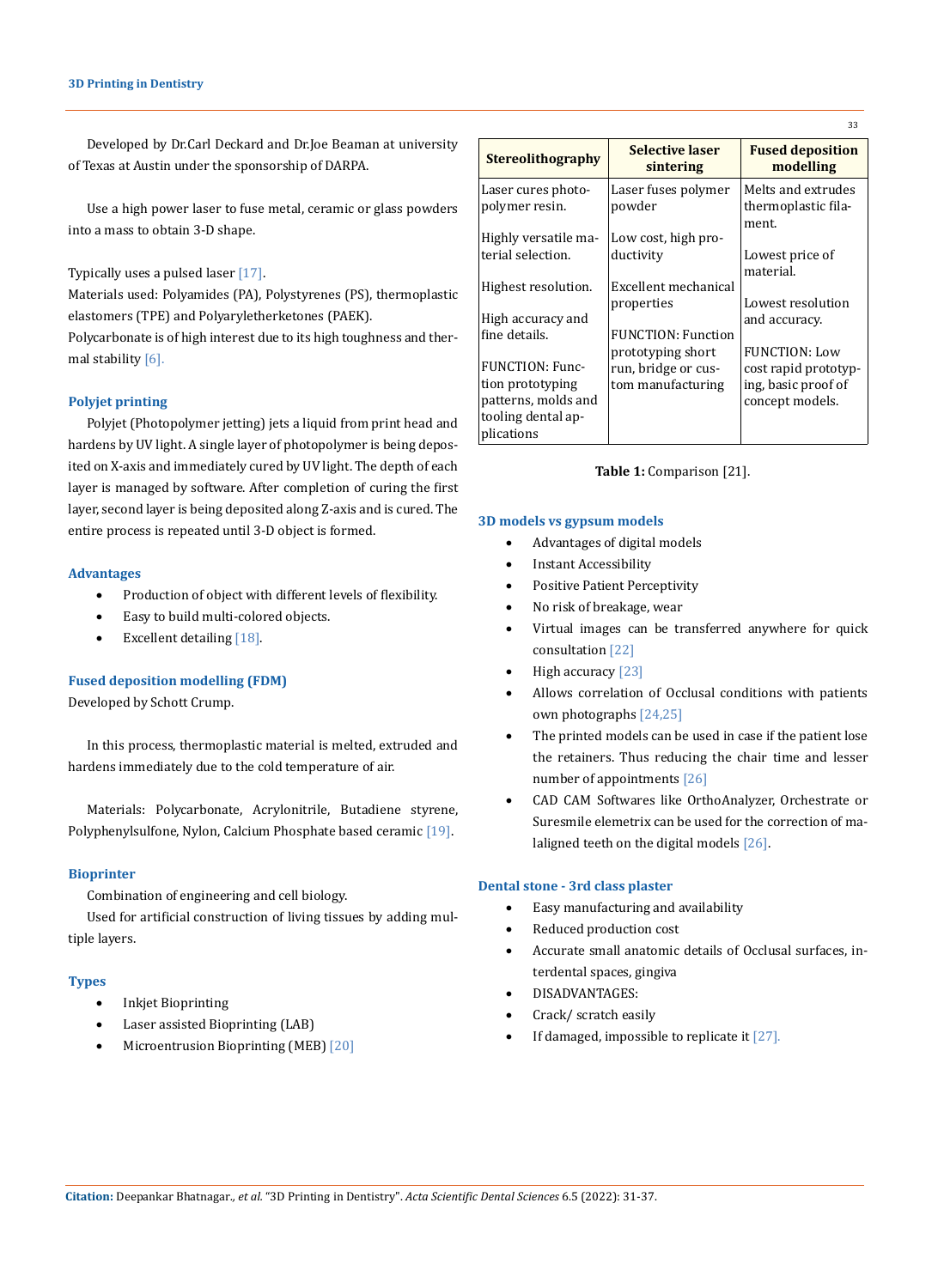## **Making indirect bonding trays**

#### **Scan**

In order to make indirect bonding tray, digital impression is required. In order to achieve this, 3D intraoral scanner is used to scan the patient.

Design the indirect bonding tray

- Correct insertion direction being ensured which will impact physical insertion of the final appliance.
	- There are two ways to create indirect bonding trays:
		- o Bar
		- o Offset

Bar design is recommended because of its flexibility around the brackets, provides rigidity to the appliance, ability to print directly on build surface

## **Print**

- Import the designed file by dragging them into PreForm
- Material selection (Locate IBT in material drop down)
- Orientation: Positioning Bar type appliances: Open Orientation tool and click select base and next click bottom surface of the part to attach it to the build surface
- Angulation: ensures accuracy and fit. Always Position the appliance with intaglio surface facing away from build platform. The part should be parallel to build platform or at most 45 degree angle.
- Generate support structures
- Printing layout (no overlapping of the parts)
- Transfer to the printer
- Set up the printer: Insert the cartridge after shaking, a build platform and a resin tank into formlabs 3D printer. The printer will complete the print.

#### Post processing

- • Remove the printed parts from the build platform
- Printed part is being washed with the solvent. Place the trays in form wash filled with Isopropyl Alcohol and wash it for 20 minutes.
- Avoid excess washing as it will result in dimensional inaccuracy
- Drying at room temperature for atleast 30 minutes. Inspect the parts to ensure they are clean and dry.
- Post curing in formcure at 60° C (140°F) for 60 minutes must be done to maintain dimensional accuracy
- Support removed with the help of clippers provided in the finishing kit.

Finishing: any support structure in 3D printed indirect bonding tray which are left, are removed with iris scissors.

#### Appliance care and use

- • Cleaning using neutral soap and water at room temperature, inspection of any cracks
- Disinfection: soaking the finished indirect bonding tray in fresh 70% IPA for 5 minutes
- Store in closed, opaque containers
- Disposal: any cured resin is disposed as regular waste while the liquid resin in accordance with government regulation [28].

## **3-D Printed dental aligners**

Invisalign use 3-D printer to fabricate accurate model in order to make clear aligners.



3D Printed model  $\rightarrow$  Dental thermoforming machine  $\rightarrow$  Clear Aligner placed around the model to create final product  $\rightarrow$  Cleaned and Polished  $\rightarrow$  Delivered to patients [29].

## **Applications**

- 3D Printing aids in the treatment planning for orthognathic surgical cases, anchorage device placements [30].
- Virtual changes can be made in digital models for analyzing arch form, crowding, spacing, teeth size, or type of malocclusion [30].
- Simulation of treatment planning, indirect bonding in orthodontic cases [30].
- Tooth size discrepancies, overjet, overbite are achievable [30].
- Congenital maxillofacial defects can be corrected using 3D printing and patients are able to see the final result of the treatment [7].
- 3D printed models helps in implant placement by fabricating surgical guides [31].

34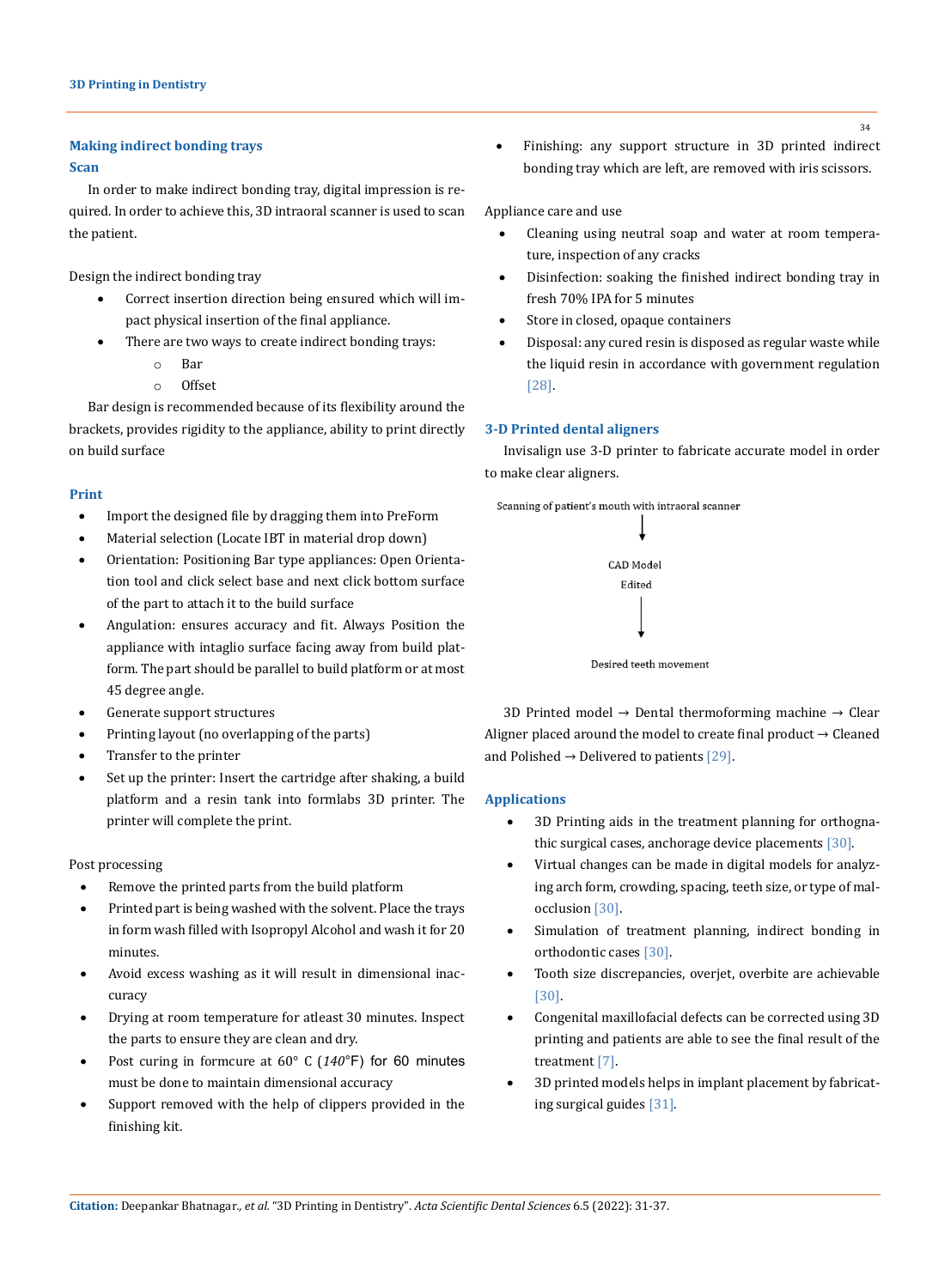- 3D printer helps in recording accurate impressions of the teeth, oral mucosa and other structures in patients with gag reflex, temporomandibular joint problems/disorders, reduced mouth opening [13].
- Rapid prototyping helps in the fabrication of chrome-cobalt dentures [32].
- Normando et.al. in 2014 invented 3D face scans/printer in order to achieve accurate model of dental arches and orthodontic brackets [33].

#### **Discussion**

In Orthodontics, 3 D printing is gaining popularity and is widely used for the correction of malocclusion. The 3 D software enables the orthodontist to show the post treatment results to the patient prior to the treatment. The main advancement of 3 D printing involves the fabrication of the orthodontic aligners which are removable unlike fixed orthodontic procedure. Thus reducing the number of chairside appointments  $[9]$ . Treatment efficiency can be improved using digital models and with the help of CAD CAM software, brackets can be removed digitally and 3 D models are printed for the fabrication of the retainers [34].

Types of printers used in 3D printing includes Stereolithography, Selective Laser Sintering, Polyjet Printing, Fused Deposition Modeling and Bioprinter [13]. SLA use highest resolution and offers high accuracy with fine details and great efficiency. FDM uses various materials like polyphenylsulfone, calcium phosphate based ceramic and can be used for the production of complex objects with high accuracy. SLS use materials like polyamides, polycarbonate, polystyrenes and offers high productivity and have excellent mechanical properties. Polyjet printing offers excellent detailing and flexibility. Digital models offers various advantages including correction of malalignment, positive patient perceptivity, reduce chair time, high accuracy [23,26].

The use of 3D printing is increasing in the fields of prosthodontics, orthodontics, implantology and oral and maxillofacial surgery. The main use of 3D printing is to create an accurate replica of the teeth and surrounding tissues for diagnosis, treatment and educational purposes. A study was conducted in which 2209 articles were taken. Out of which 28 studies were analyzed based on different criterias including sample size, 3D printing technology used, material type, layer thickness, accuracy of scanner, limitations etc. were being used. It was conducted that errors were low for certain printers. Therefore they can be recommended for use in dental 35

fields especially for orthodontic study models. The accuracy of the final 3D printed model depends on data acquirement, layer thickness, base design and processed images of the oral tissues. There is no review of data depicting the accuracy of 3d printers. Hence the existing data on 3d printing was evaluated to depict accuracy of 3D printing [38].

3D printers can replicate models in less time period but the high cost of 3D printers is still a challenge. The usage of 3D printers require high skilled operators. The 3D printing should aim to decrease the cost, enhance the surface quality, improved process solidity. In the future, new materials and technologies should be developed further ensuring high accuracy and low cost [39]. With advancements, new biocompatible materials and transparent flexible resins will be introduced giving excellent aesthetic results. 3D printing will significantly improve the workflow in dental field [40]. With growing capabilities and gaining experience of 3D printers, the use of these technologies is going to expand in future [41].

#### **Current state and future possibilities of clear aligners**

Patients seek orthodontic treatment for various reasons including aesthetics and to improve facial appearance which helps in building confidence [35]. The conventional orthodontic treatment with brackets and archwires is somehow not comfortable for many patients as they experience lip discomfort and problems while eating [36] With recent advancements, patients are opting treatment with clear aligners which offers simplicity of use and higher comfort levels. Patients can take out the aligners when eating while maintaining the oral hygiene. The chair side appointment time of clear aligners is less as compared to the conventional orthodontic treatment [35].

For the first time, clear aligners were developed for retention purpose after completion of orthodontic treatment or for treating minor tooth malpositioning [37]. With the advancements, clear aligners are now used to treat moderate to severe malocclusions. 3D printed aligners offers several advantages like digitally designed borders with smooth edges, no undercuts, higher precision, better fitting [35].

Three- dimensional printing is revolutionizing dentistry. Clear aligners are fabricated using 3D technology which offers great advantages over conventional orthodontic treatment. Various fields of dentistry are now using 3D printing technology. Thus 3D printing has established a new era among various dental fields.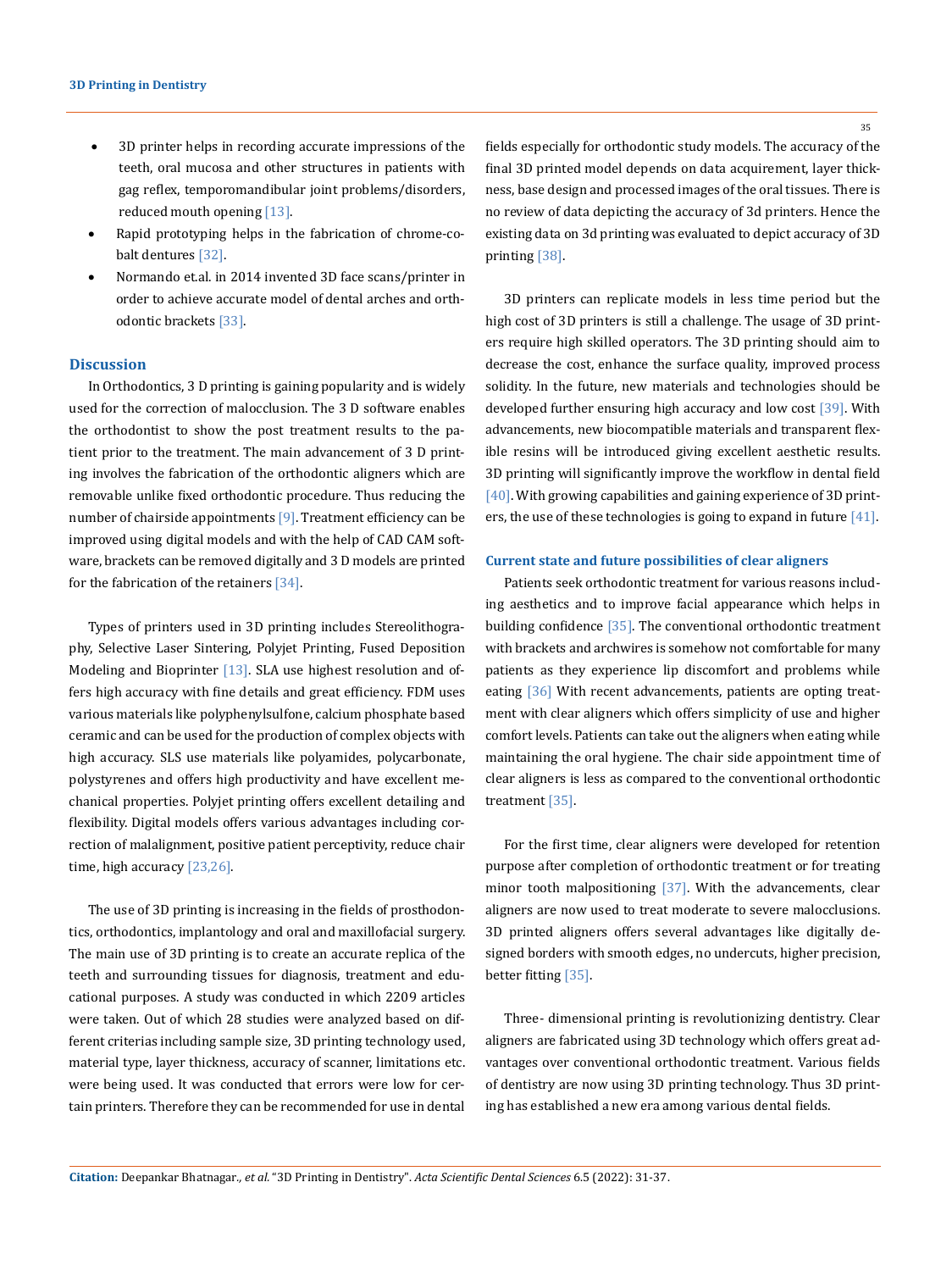## **Conclusion**

Conclusion should reflect and elucidate how the results correspond to the study presented and provide a concise explanation of the allegation of the findings.

## **Acknowledgements**

A short acknowledgement section can be written acknowledging the sources regarding sponsorship and financial support. Acknowledging the contributions of other colleagues who are not included in the authorship of this paper should also be added in this section. If there are no acknowledgements, then this section need not be mentioned in the paper.

## **Conflict of Interest**

Declare if any financial interest or any conflict of interest exists.

## **Bibliography**

- 1. What is 3D Printing? (2015).
- 2. 3D Printing
- 3. Shahnaz Mahamood., *et al*. "Applications of 3-D Printing in Orthodontics: A Review".
- 4. Liu Q., *et al*[. "Rapid prototyping in dentistry: technology and](https://link.springer.com/article/10.1007/s00170-005-2523-2)  application". *International [Journal of Advance Manufacturing](https://link.springer.com/article/10.1007/s00170-005-2523-2)  Technology* [29 \(2006\): 317-335.](https://link.springer.com/article/10.1007/s00170-005-2523-2)
- 5. A Dawood., *et al*[. "3D printing in dentistry".](https://www.nature.com/articles/sj.bdj.2015.914) *British Dental Journal* [219 \(2015\): 521-529.](https://www.nature.com/articles/sj.bdj.2015.914)
- 6. Gunpreet Oberoi., *et al*[. "3D Printing- Encompassing the facets](https://pubmed.ncbi.nlm.nih.gov/30525032/)  of Dentistry". *[Frontiers in Bioengineering and Biotechnology](https://pubmed.ncbi.nlm.nih.gov/30525032/)* 6 [\(2018\): 172.](https://pubmed.ncbi.nlm.nih.gov/30525032/)
- 7. Cristine 2., *et al*[. "Digital Dentistry- 3D Printing applications".](https://www.researchgate.net/publication/318443616_Digital_Dentistry_-_3D_Printing_Applications)  *[Journal of Interdisciplinary Medicine](https://www.researchgate.net/publication/318443616_Digital_Dentistry_-_3D_Printing_Applications)* 2.10 (2017): 50-53.
- 8. [https://www.sculpteo.com/en/3d-printing/3d-printing](https://www.sculpteo.com/en/3d-printing/3d-printing-technologies/)[technologies/](https://www.sculpteo.com/en/3d-printing/3d-printing-technologies/)
- 9. Tarika MA Kohli. "3D Printing in Dentistry- An overview". *ACTA Scientific Dental Sciences* 3.6 (2019).
- 10. James Bonham and Arlen. "Hurt review innovations in 3D-Printing Technologies
- 11. 3D Printer and 3D Printing News (2015).
- 12. [Abarna Jawahar and G Maragathavalli. "Applications of 3D](https://www.jpsr.pharmainfo.in/Documents/Volumes/vol11issue05/jpsr11051901.pdf)  [Printing in dentistry- A Review".](https://www.jpsr.pharmainfo.in/Documents/Volumes/vol11issue05/jpsr11051901.pdf) *Journal of Pharmaceutical Sciences and Research* [11.5 \(2019\): 1670-1675.](https://www.jpsr.pharmainfo.in/Documents/Volumes/vol11issue05/jpsr11051901.pdf)
- 13. Gunpreet Oberoi., *et al*. "3D Printing- Facets of Dentistry". *Frontiers in Bioengineering and Biotechnology* 6 (2018): 172
- 14. Zinelis S., *et al*[. "Comparative assessment of the roughness,](https://pubmed.ncbi.nlm.nih.gov/16045979/)  [hardness and wear resistance of aesthetic bracket materials".](https://pubmed.ncbi.nlm.nih.gov/16045979/)  *[Dental Materials](https://pubmed.ncbi.nlm.nih.gov/16045979/)* 21 (2005): 890-894.
- 15. Dobrin RJ., *et al*[. "Load- deformation characteristics of polycar](https://pubmed.ncbi.nlm.nih.gov/803024/)bonate orthodontic brackets". *[American Journal of Orthodon](https://pubmed.ncbi.nlm.nih.gov/803024/)tics* [67 \(1957\): 24-33.](https://pubmed.ncbi.nlm.nih.gov/803024/)
- 16. Stereolithography.
- 17. [Working of Polyjet 3D Printers.](https://www.designtechproducts.com/index.php?/articles/polyjet-printers-working)
- 18. Danial Khorsandi., *et al*. "FDM and SLA 3D Bioprinting in Dental Science".
- 19. Pati Dol Ava Teerdha., *et al*[. "3D Bioprinting- A Review on cur](https://www.researchgate.net/publication/336496628_3D_Bio-Printing-A_Review_on_Current_Application_and_Future_Prospects_in_Dentistry)[rent application and future prospects in dentistry".](https://www.researchgate.net/publication/336496628_3D_Bio-Printing-A_Review_on_Current_Application_and_Future_Prospects_in_Dentistry) *Journal of [International Dental and Medical Research](https://www.researchgate.net/publication/336496628_3D_Bio-Printing-A_Review_on_Current_Application_and_Future_Prospects_in_Dentistry)* 12.3 (2019): 1202- [1210.](https://www.researchgate.net/publication/336496628_3D_Bio-Printing-A_Review_on_Current_Application_and_Future_Prospects_in_Dentistry)
- 20. 3D Printing Technology comparison: FDM vs SLA vs SLS.
- 21. Fleming PS., *et al*[. "Orthodontic measurements on digital study](https://pubmed.ncbi.nlm.nih.gov/21205164/)  [models compared with plaster models: A systematic review".](https://pubmed.ncbi.nlm.nih.gov/21205164/)  *[Orthodontics and Craniofacial Research](https://pubmed.ncbi.nlm.nih.gov/21205164/)* 14 (2011): 1-16.
- 22. Hirogaki Y., *et al*[. "Complete 3-D reconstruction of dental cast](https://pubmed.ncbi.nlm.nih.gov/11686444/)  shape using perceptual grouping". *[IEEE Transactions on Medi](https://pubmed.ncbi.nlm.nih.gov/11686444/)cal Imaging* [20 \(2001\): 1093-1101.](https://pubmed.ncbi.nlm.nih.gov/11686444/)
- 23. Kuroda T., *et al*[. "Three-dimensional dental cast analyzing sys](https://pubmed.ncbi.nlm.nih.gov/8876485/)tem using laser scanning". *[American Journal of Orthodontics](https://pubmed.ncbi.nlm.nih.gov/8876485/)  [and Dentofacial Orthopedics](https://pubmed.ncbi.nlm.nih.gov/8876485/)* 110 (1996): 365-369.
- 24. Santoro M., *et al*[. "Comparison of measurements made on digi](https://pubmed.ncbi.nlm.nih.gov/12867904/)tal and plaster models". *[American Journal of Orthodontics and](https://pubmed.ncbi.nlm.nih.gov/12867904/)  [Dentofacial Orthopedics](https://pubmed.ncbi.nlm.nih.gov/12867904/)* 124 (2003): 101-105.
- 25. Christian Groth Neal D., *et al*[. "Incorporating three- dimen](https://pubmed.ncbi.nlm.nih.gov/29447128/)[sional Printing in Orthodontics".](https://pubmed.ncbi.nlm.nih.gov/29447128/) *Journal of Clinical Orthodontics* [52.1 \(2018\): 28-33.](https://pubmed.ncbi.nlm.nih.gov/29447128/)

**Citation:** Deepankar Bhatnagar*., et al.* "3D Printing in Dentistry". *Acta Scientific Dental Sciences* 6.5 (2022): 31-37.

36